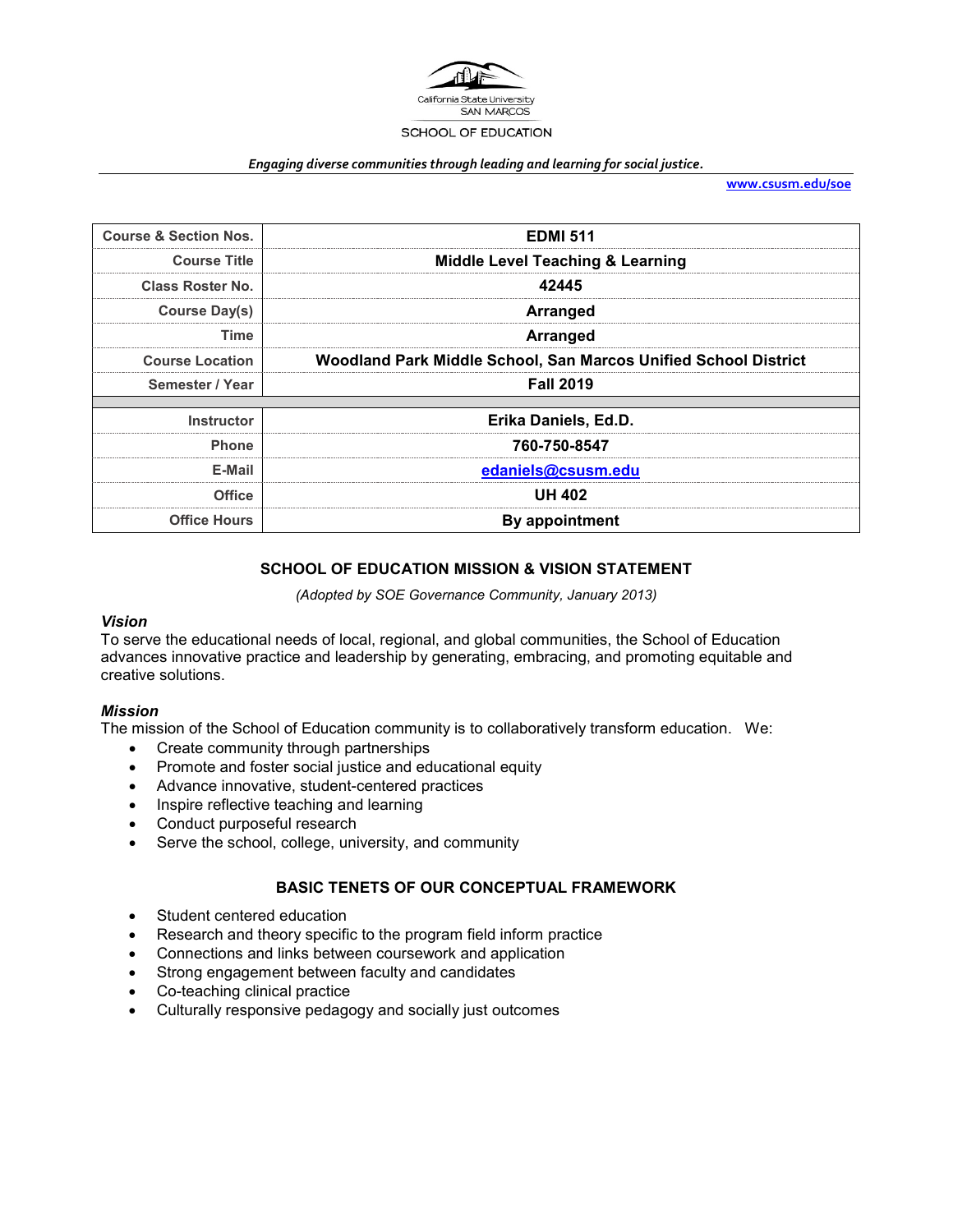# **TABLE OF CONTENTS**

| PROGRAM STUDENT LEARNING OUTCOMES (PSLOs) Error! Bookmark not defined.            |  |
|-----------------------------------------------------------------------------------|--|
|                                                                                   |  |
|                                                                                   |  |
|                                                                                   |  |
|                                                                                   |  |
|                                                                                   |  |
|                                                                                   |  |
|                                                                                   |  |
|                                                                                   |  |
|                                                                                   |  |
|                                                                                   |  |
|                                                                                   |  |
|                                                                                   |  |
|                                                                                   |  |
|                                                                                   |  |
|                                                                                   |  |
| Necessary Technical Competency Required of Students  Error! Bookmark not defined. |  |
| Contact Information for Technical Support Assistance Error! Bookmark not defined. |  |
|                                                                                   |  |
|                                                                                   |  |
|                                                                                   |  |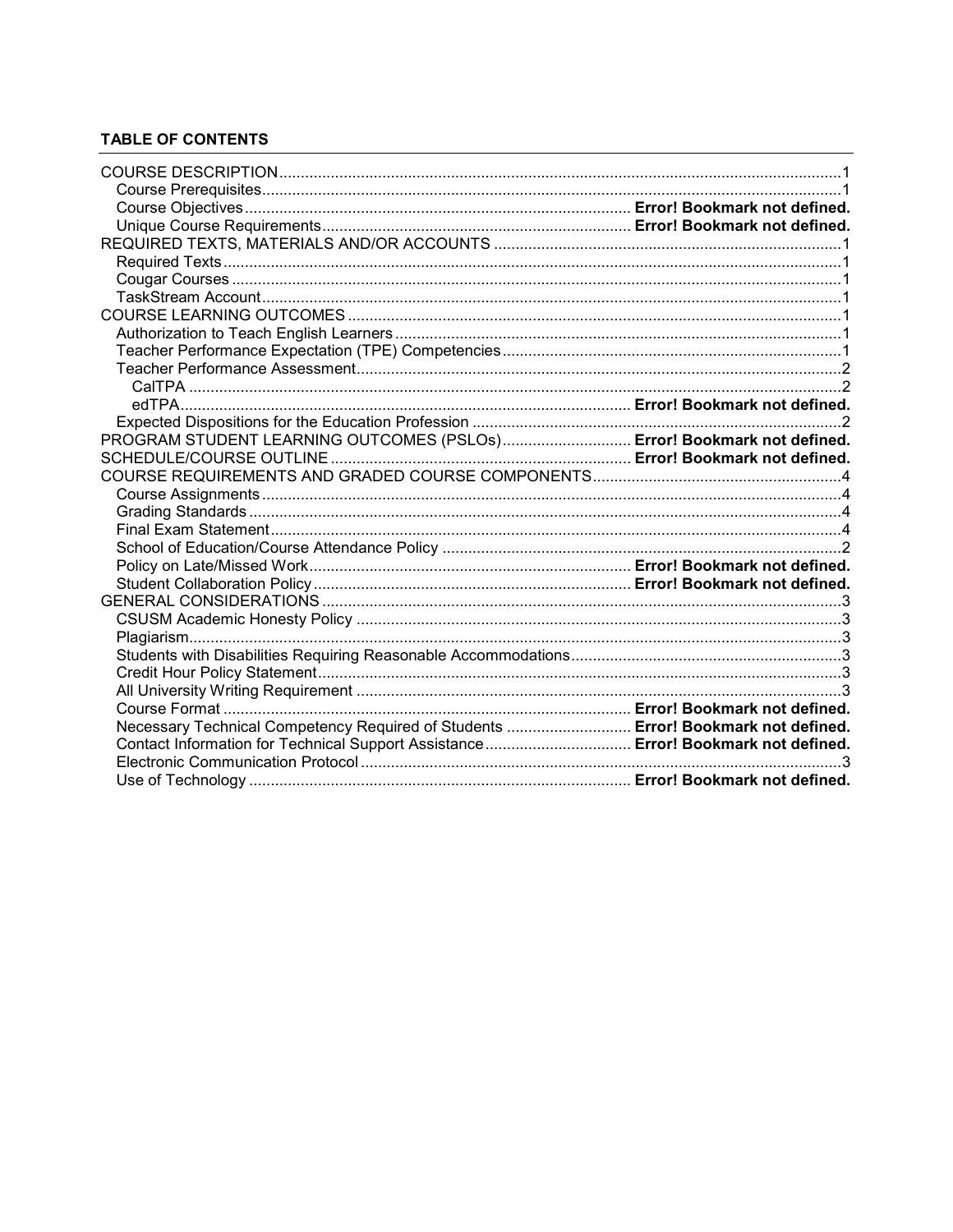## **COURSE DESCRIPTION**

<span id="page-2-0"></span>Focuses on developing a preliminary understanding of learning theory and instructional practice in selfcontained or departmentalized settings.

### <span id="page-2-1"></span>**Course Prerequisites**

Admission to the Middle Level education program

### **Course Objectives**

- 1. To expand preservice candidates' knowledge about general learning theories and experiences with a range of pedagogical practices
- 2. To enhance preservice candidates' awareness of the multiple perspectives and learning styles that exist in diverse classrooms and other education-related settings
- 3. To provide a safe environment for preservice candidates' discussion of, and experimentation with, a variety of techniques and methods of instruction

## **REQUIRED TEXTS, MATERIALS AND/OR ACCOUNTS**

### <span id="page-2-3"></span><span id="page-2-2"></span>**Required Texts**

No texts are required for this course.

### <span id="page-2-4"></span>**Cougar Courses**

Access to Cougar Courses is required.

#### <span id="page-2-5"></span>**TaskStream Account**

<span id="page-2-6"></span>A one-year subscription to Taskstream is required. This can be set up at www.taskstream.com.

## **COURSE LEARNING OUTCOMES**

Upon successful completion of this course, students will be able to:

- Design learning experiences with a lesson planning template that clearly state instructional objectives and are aligned with state content standards
- Modify and differentiate lesson plans to meet the needs of diverse learners
- Deliver a lesson plan using effective practices: Anticipation, questioning, wait-time, modeling, active participation, and assessment
- Apply a variety of classroom management strategies
- Develop effective questioning techniques to assist students in critical thinking

## <span id="page-2-7"></span>**Authorization to Teach English Learners**

This credential program has been specifically designed to prepare teachers for the diversity of languages often encountered in California public school classrooms. The authorization to teach English learners is met through the infusion of content and experiences within the credential program, as well as additional coursework. Candidates successfully completing this program receive a credential with authorization to teach English learners. *(Approved by CCTC in SB 2042 Program Standards, August 02)*

## <span id="page-2-8"></span>**Teacher Performance Expectation (TPE) Competencies (2017)**

The course objectives, assignments, and assessments have been aligned with the CTC standards for (Single Subject, Multiple Subject, Special Education, etc.) Credential. This course is designed to help teachers seeking a California teaching credential to develop the skills, knowledge, and attitudes necessary to assist schools and district in implementing effective programs for all students. The successful candidate will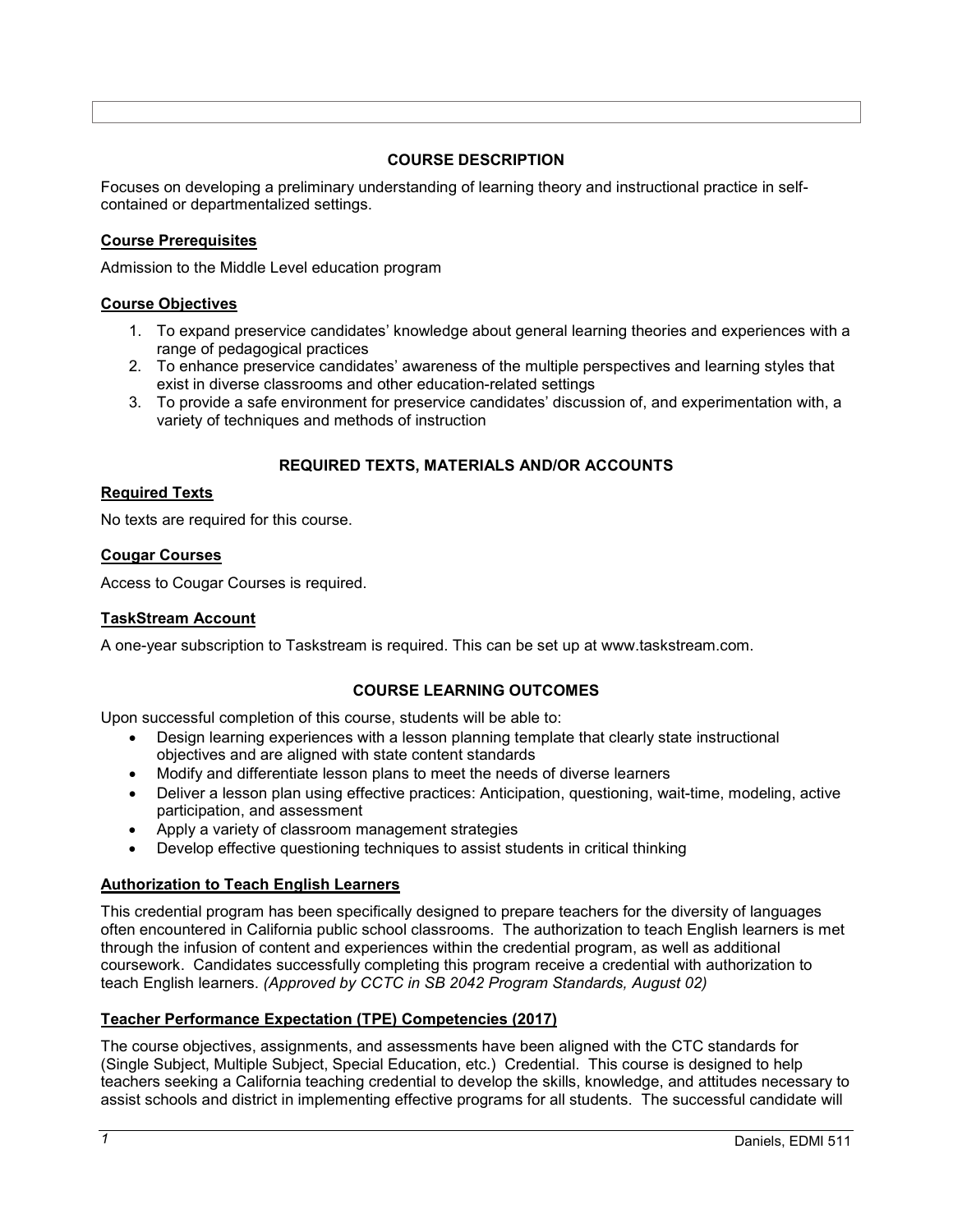be able to merge theory and practice in order to realize a comprehensive and extensive educational program for all students. You will be required to formally address the following TPEs in this course:

- TPE 1: Engaging and supporting all students in learning (mastery shown through Lesson Design assignment)
- TPE 2: Creating and maintaining effective environments for student learning (mastery shown through XX assignment)
- TPE 3: Understanding and organizing subject matter for student learning (mastery shown through Lesson Design assignment)
- TPE 4: Planning instruction and designing learning experiences for all students (mastery shown through Lesson design assignment)
- TPE 5: Assessing student learning (mastery shown through XX assignment)
- TPE 6: Developing as a professional educator (mastery shown through XX assignment)

### <span id="page-3-0"></span>**Teacher Performance Assessment**

Beginning July 1, 2008 all California credential candidates must successfully complete a state-approved Teacher Performance Assessment (TPA), as part of the credential program of preparation. During the 2017- 18 academic year the CSUSM credential programs will use either the CalTPA (California Teacher Performance Assessment) or the edTPA (Educative Teacher Performance Assessment).

### <span id="page-3-1"></span>**CalTPA**

To assist with your successful completion of the CalTPA, a series of informational seminars are offered over the course of the program. TPA related questions and logistical concerns are to be addressed during the seminars. Your attendance to TPA seminars will greatly contribute to your success on the assessment. The CalTPA Candidate Handbook, TPA seminar schedule, and other TPA support materials may be found on the SOE website: <https://www.csusm.edu/soe/currentstudents/tpa.html>

Additionally, to support your success in your credential program and with TPA, SOE classes use common pedagogical language, lesson plans (lesson designs), and unit plans (unit designs).

## <span id="page-3-2"></span>**Expected Dispositions for the Education Profession**

Education is a profession that has, at its core, certain dispositional attributes that must be acquired and developed. Teaching and working with learners of all ages requires not only specific content knowledge and pedagogical skills, but positive attitudes about multiple dimensions of the profession. The School of Education has identified six dispositions that must be evident in teacher candidates: social justice and equity, collaboration, critical thinking, professional ethics, reflective teaching and learning, and life-long learning. These dispositions have observable actions that will be assessed throughout the preparation program. For each dispositional element, there are three levels of performance - *unacceptable*, *initial target*, and *advanced target*. The description and rubric for the three levels of performance offer measurable behaviors and examples.

The assessment is designed to provide candidates with ongoing feedback for their growth in professional dispositions and includes a self-assessment by the candidate. The dispositions and rubric are presented, explained and assessed in one or more designated courses in each program as well as in clinical practice. Based upon assessment feedback candidates will compose a reflection that becomes part of the candidate's Teaching Performance Expectation portfolio. Candidates are expected to meet the level of *initial target* during the program.

#### <span id="page-3-3"></span>**School of Education/Course Attendance Policy**

Due to the dynamic and interactive nature of courses in the School of Education, all candidates (course participants) are expected to attend all classes and participate actively. At a minimum, candidates (course participants) must attend more than 80% of class time, or s/he may not receive a passing grade for the course at the discretion of the instructor. Individual instructors may adopt more stringent attendance requirements. Should the candidate (course participants) have extenuating circumstances, s/he should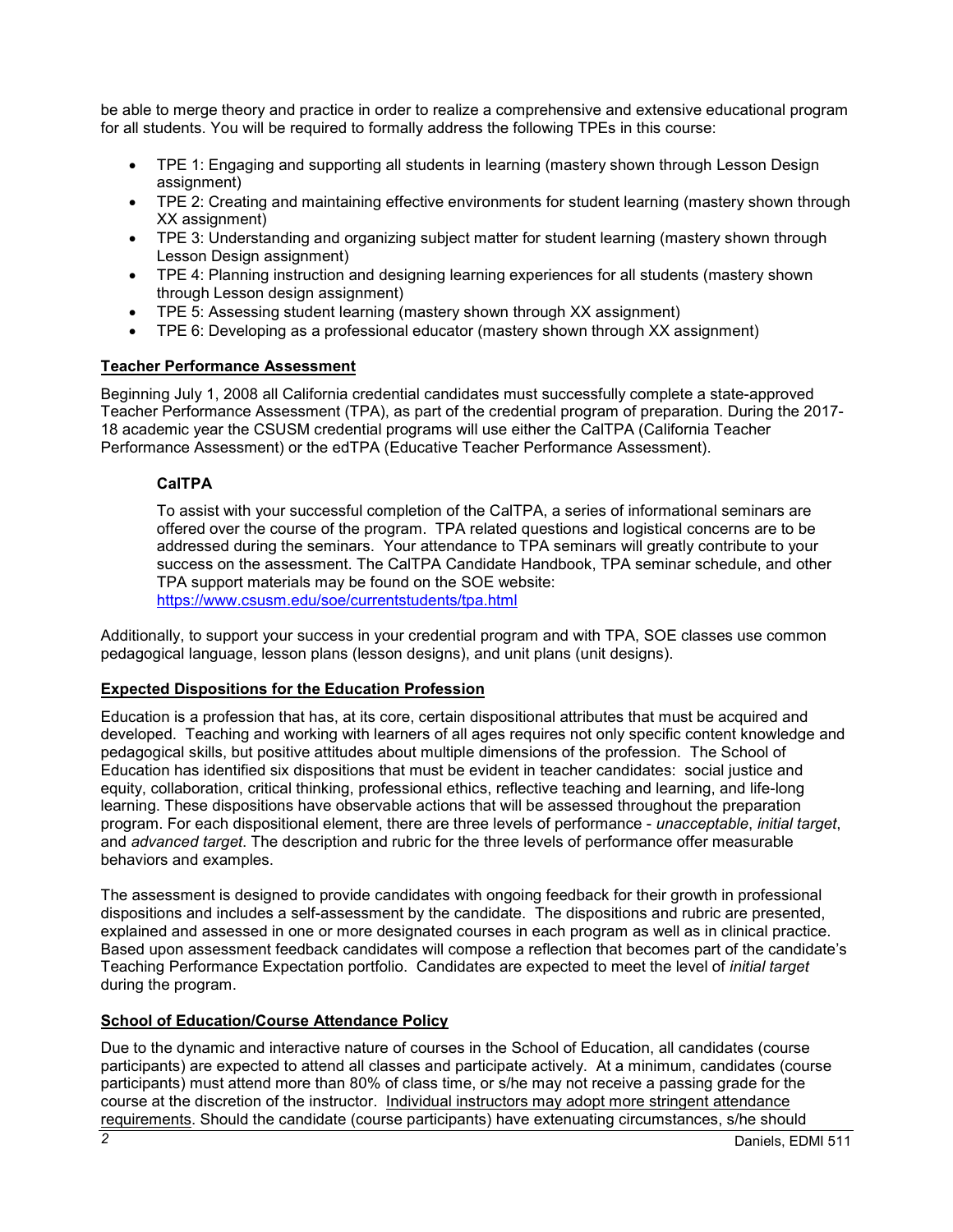<span id="page-4-0"></span>contact the instructor as soon as possible. *(Adopted by the COE Governance Community, December, 1997).*

### **GENERAL CONSIDERATIONS**

### <span id="page-4-1"></span>**CSUSM Academic Honesty Policy**

Students will be expected to adhere to standards of academic honesty and integrity, as outlined in the Student Academic Honesty Policy. All assignments must be original work, clear and error-free. All ideas/material that are borrowed from other sources must have appropriate references to the original sources. Any quoted material should give credit to the source and be punctuated accordingly.

Academic Honesty and Integrity: Students are responsible for honest completion and representation of their work. Your course catalog details the ethical standards and penalties for infractions. There will be zero tolerance for infractions. If you believe there has been an infraction by someone in the class, please bring it to the instructor's attention. The instructor reserves the right to discipline any student for academic dishonesty, in accordance with the general rules and regulations of the university. Disciplinary action may include the lowering of grades and/or the assignment of a failing grade for an exam, assignment, or the class as a whole.

Incidents of Academic Dishonesty will be reported to the Dean of Students. Sanctions at the University level may include suspension or expulsion from the University.

Refer to the full Academic Honesty Policy at: [http://www.csusm.edu/policies/active/documents/Academic\\_Honesty\\_Policy.html](http://www.csusm.edu/policies/active/documents/Academic_Honesty_Policy.html)

#### <span id="page-4-2"></span>**Plagiarism**

As an educator, it is expected that each candidate (course participant) will do his/her own work, and contribute equally to group projects and processes. Plagiarism or cheating is unacceptable under any circumstances. If you are in doubt about whether your work is paraphrased or plagiarized see the Plagiarism Prevention for Students website [http://library.csusm.edu/plagiarism/index.html.](http://library.csusm.edu/plagiarism/index.html) If there are questions about academic honesty, please consult the University catalog.

#### <span id="page-4-3"></span>**Students with Disabilities Requiring Reasonable Accommodations**

Students with disabilities who require reasonable accommodations must seek approval for services by providing appropriate and recent documentation to the Office of Disability Support Services (DSS). This office is in Craven Hall 4300, contact by phone at (760) 750-4905, or TTY (760) 750-4909. Students authorized by DSS to receive reasonable accommodations should meet with their instructor during office hours or, in order to ensure confidentiality, in a more private setting.

### <span id="page-4-4"></span>**Credit Hour Policy Statement**

Per the University Credit Hour Policy:

• Courses with face-to-face instruction (including activity and laboratory modes of instruction) require a minimum of two hours outside of the classroom each week for each unit of credit engaged in learning. Each unit of credit corresponds to two or three 'hours' of class-time, and two hours of student learning outside of class.

#### <span id="page-4-5"></span>**All University Writing Requirement**

The All-University Writing Requirement (850 words for a 1-unit course, 1700 words for a 2-unit course, and 2500 words for courses of 3 or more units) is satisfied in this course through classroom activities and the major assignments.

## <span id="page-4-6"></span>**Electronic Communication Protocol**

Electronic correspondence is a part of your professional interactions. If you need to contact the instructor, email is often the easiest way to do so. It is my intention to respond to all received e-mails in a timely manner.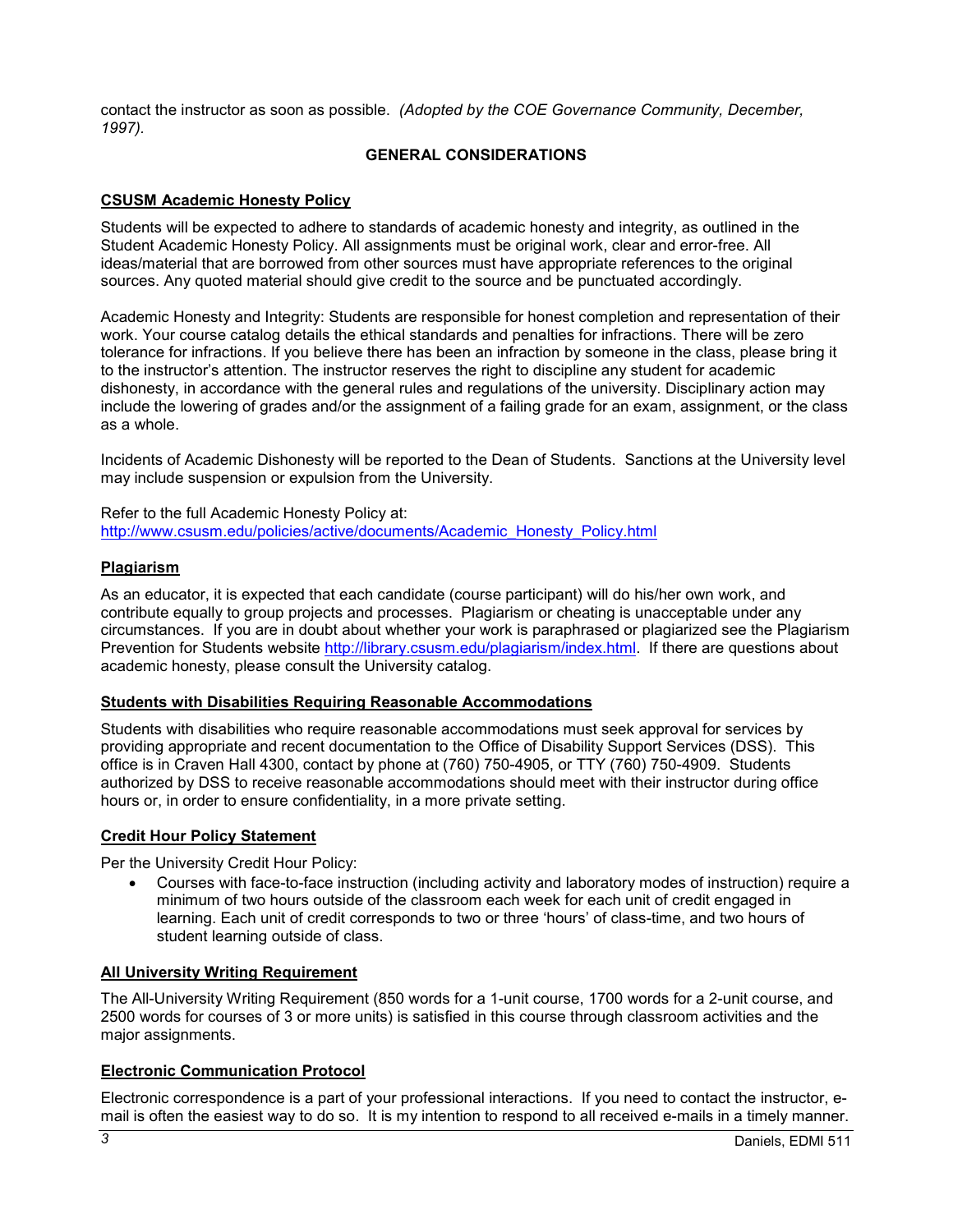Please be reminded that e-mail and on-line discussions are a very specific form of communication, with their own nuances and etiquette. For instance, electronic messages sent in all upper case (or lower case) letters, major typos, or slang, often communicate more than the sender originally intended. With that said, please be mindful of all e-mail and on-line discussion messages you send to your colleagues, to faculty members in the School of Education, or to persons within the greater educational community. All electronic messages should be crafted with professionalism and care.

Things to consider:

- Would I say in person what this electronic message specifically says?
- How could this message be misconstrued?
- Does this message represent my highest self?
- Am I sending this electronic message to avoid a face-to-face conversation?

<span id="page-5-0"></span>In addition, if there is ever a concern with an electronic message sent to you, please talk with the author in person in order to correct any confusion.

## **COURSE REQUIREMENTS AND GRADED COURSE COMPONENTS**

### <span id="page-5-2"></span>**Grading Standards**

**A: 93-100 A-: 90-92 B+: 78-89 B: 83-86 B-: 80-82 C+: 78-79 NOTE**: The minimum acceptable grade for a course in the professional education credential sequence is C+. A "B" average must be maintained for continuation in the program.

| <b>Assignment</b>                                                   | <b>Total Points</b> |
|---------------------------------------------------------------------|---------------------|
| Beginning of the Year experience $\sim$ Saturday, September 7, 2019 | 25                  |
| Shadow a Student analysis ~ Saturday, September 28, 2019            | 25                  |
| Lesson Design ~ Saturday, October 12, 2019                          | 25                  |
| CPI Foundations ~ Saturday, October 19, 2019                        | 25                  |
| <b>Total Points</b>                                                 | 100                 |

#### <span id="page-5-1"></span>**Course Assignments**

#### *Beginning of the Year Experience ~ (Due on Cougar Courses: September 7, 2019)*

The beginning of the school year is a crucial time for students and teachers alike. Routines are established; expectations are set; classroom climate is forming. You will observe and experience the ways in which districts/schools/teachers establish climate, routines, and expectations for their stakeholders. If all goes well, much of this effort becomes invisible later on in the school year, so it is important to be in school on the first days of the year. The purpose of this assignment is to make connections between the real world and theories of best practices in educating young adolescents.

Address three topics in your reflection:

- 1. **Describe** the most salient experiences of your observations. Do not try to be all-inclusive; Choose carefully and attempt to categorize them or group them in some way.
- 2. **Analyze** your description by making connections to the SOE's professional dispositions, This We Believe, and the Middle Level program's themes.
- 3. **Conclude** by discussing these questions:
	- a. What questions remain unanswered in your mind following your observations?
	- b. What more would you like to know about how to begin the school year?

## *Shadow a Student ~ (Due on Cougar Courses: September 28, 2019)*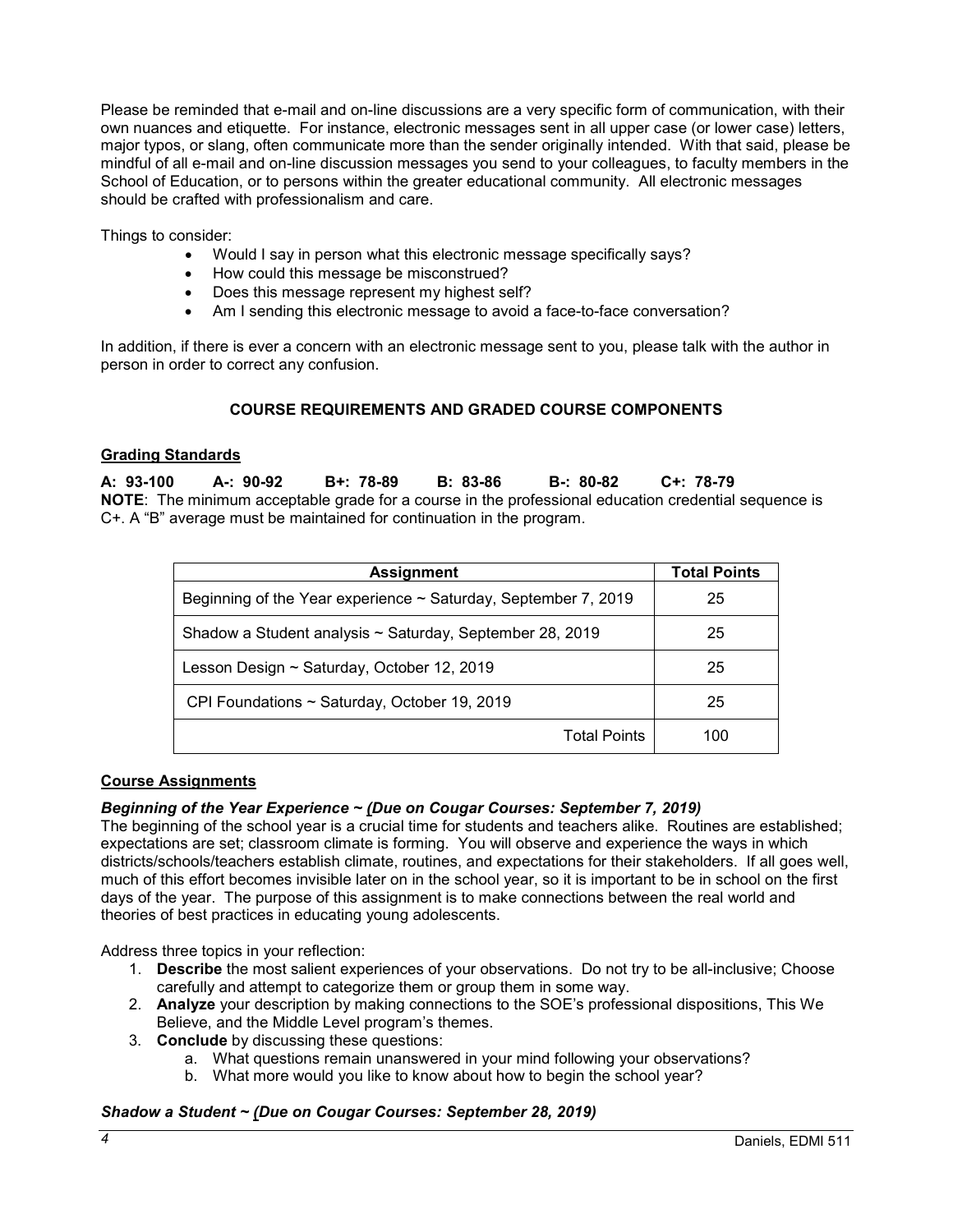In this case study, you will focus on a particular middle school student. The purpose of this assignment is to help you make connections between the theoretical material you have read concerning early adolescence and the actual students in your schools. Your write-up will contain two primary sections:

*Description:* Describe the school, your student, and the general context of experience. Lead us through the school day chronologically and explain a little about each class period or activity. In this section, be sure to include a description of the scenarios that you will mention in your analysis.

*Analysis:* Reflect upon what you observed and experienced; be sure to incorporate what you have been learning about young adolescents and instructional implications of early adolescent development. Following are some questions to consider as you write but please do not try to include every single one. Use them as a starting point for your analysis.

- 1. Where does the student seem to be in her/his development (physically, socially, ethically, personality/identity and/or cognitively)? Provide support from your data. Make connections to the theoretical models we have addressed in class but *do no diagnose the student in any absolute terms.* (E.g., do not say, "This student is at the concrete operational stage." Instead, say, "When the student was working on his math problems, his use of manipulatives indicated he may have been thinking at the concrete operational stage.")
- 2. What have you learned about the student in relationship to the school? What issues about middle level schooling are raised through your observations?
- 3. What are the implications of this experience for your work as a teacher? If you were a teacher to this student, what are some still unanswered questions that you would like to have answered? What do you think you might do in your classroom to address the needs of this student?

### *Exemplary papers are characterized by:*

Completeness of description Interesting and supportive examples for analysis Reasonable inferences so that the analysis and the descriptive data are compatible Integration of your readings & content from the class sessions Correct grammar, syntax, spelling (i.e. proper use of conventions

## *Lesson Design ~ (Due on Cougar Courses: October 12, 2019)*

Teaching and learning are reciprocal process with the latter being the goal of the former. Carefully crafted lesson plans that have instructional activities closely aligned to standards and/or to learning outcomes are essential, and it is important to remember that just because we teach something does not mean that students learn it.

Design a lesson where you show your understanding of the connection between pedagogy and content. You will submit the same unit plan for this course. Use the Middle Level lesson design template, and I will look for the following:

- Alignment among the standards, assessments, and instructional activities
- Awareness of young adolescents' cognitive, social, and emotional needs manifested in the learning activities

You are welcome to submit the same lesson plan that you use for 543, 521, and/or 555 as long as the above criteria are met.

## *Foundations for an Effective CPI Experience ~ (Due on Cougar Courses: October 19, 2019)*

You will strategize with your cooperating teacher to develop a co-teaching relationship that both serves your students and meets your professional learning needs. In doing so, you will:

- Create a class profile for at least two of your periods. Identify the students' general strengths and needs as well as describe any specific modifications or accommodations for English learners or students with special needs as specified in IEPs or 504 plans.
- Identify instructional goals for the eight weeks of CPII and cite the content standards that drive those goals using your cooperating teacher's individual and/or department sequencing/pacing guides. Explain how you and your cooperating teacher decided what periods and/or content you will be fully responsible for and the ones in which you will serve in a more supportive role.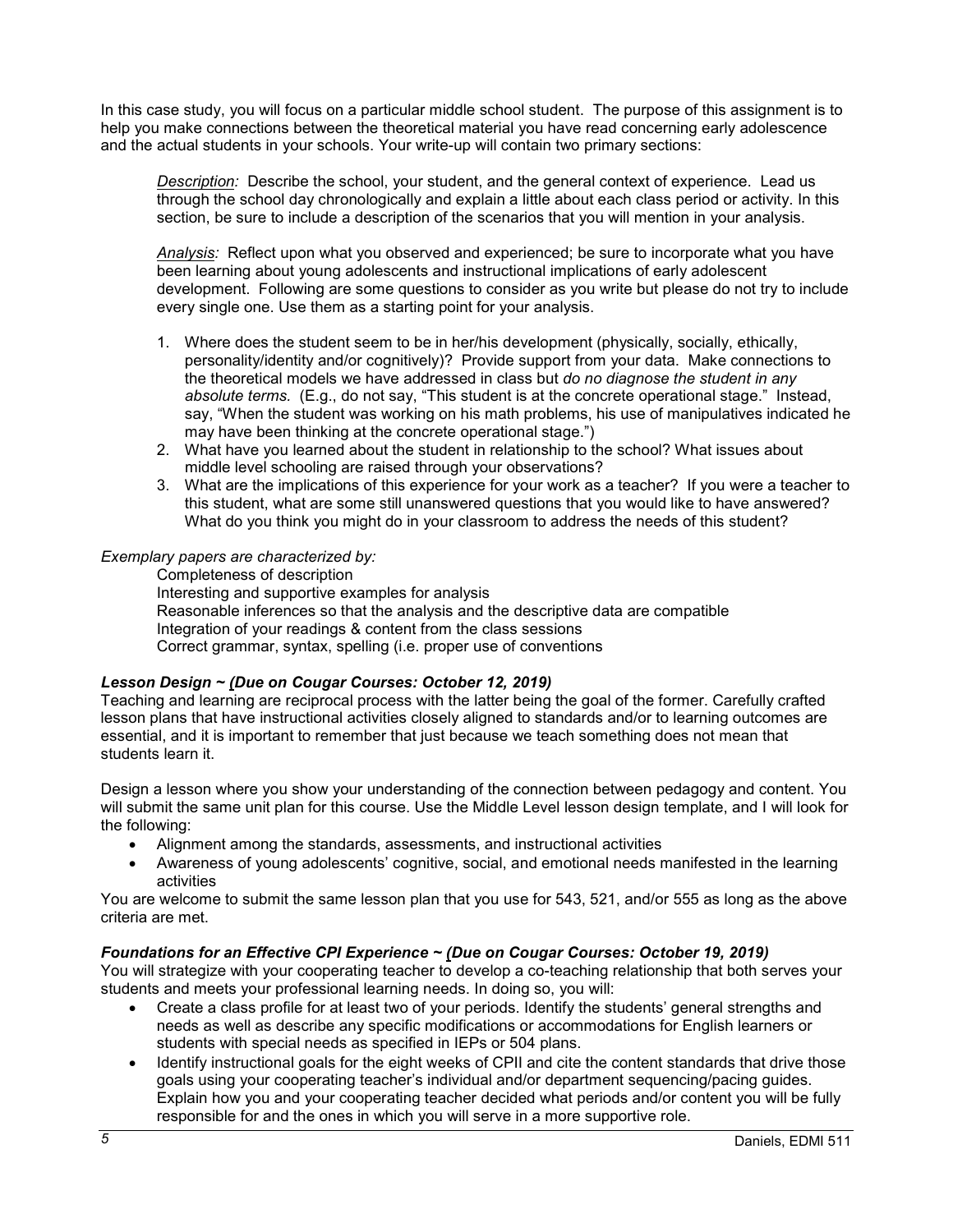- List your assessment expectations by explaining how you will gather progress-monitoring data and what, if any, larger summative assessments your cooperating teacher wants you to administer.
- Describe general classroom and behavioral policies and procedures—explain what procedures your cooperating teacher uses and indicate whether and how you will remain in alignment with them and changes you might make.

### **Final Exam Statement**

There is no final exam in this course.